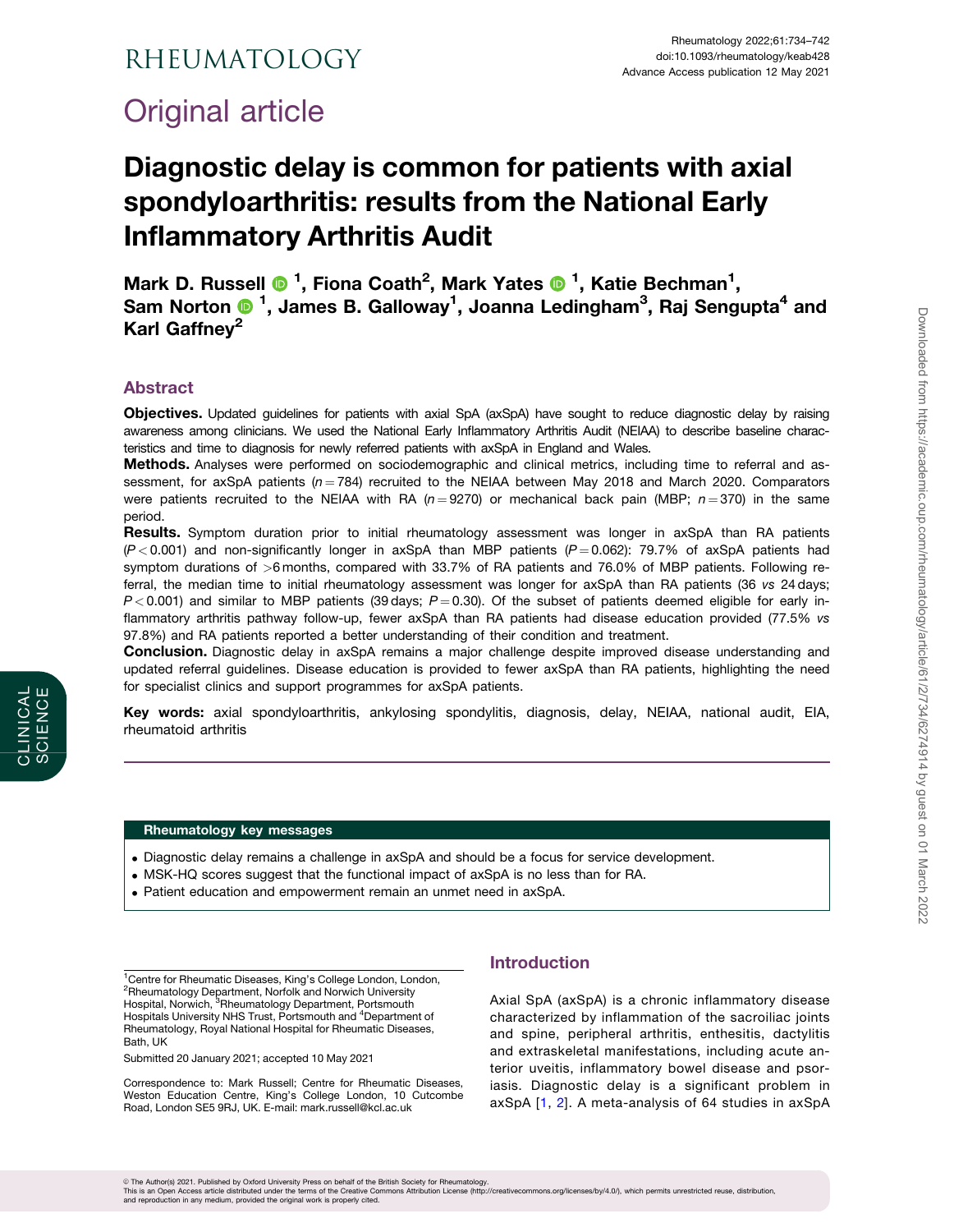<span id="page-1-0"></span>patients reported a pooled mean diagnostic delay of 6.7 years [[3\]](#page-7-0). Delayed diagnosis in axSpA is associated with worse clinical, humanistic and economic outcomes [[4\]](#page-7-0), while treatment with TNF inhibitors improves clinical outcomes and radiographic progression more effectively when commenced earlier in the disease process [[5](#page-8-0)].

International guidelines have been published to inform referral pathways, with the aim of reducing diagnostic delay in axSpA [\[6–8\]](#page-8-0). Whether increased clinician awareness through publication of guidelines and enhanced access to diagnostic imaging has translated into reduced diagnostic delay for patients newly referred with axSpA is not known.

In this study we used the National Early Inflammatory Arthritis Audit (NEIAA) to describe baseline sociodemographic and clinical characteristics, including time to diagnosis, for patients with axSpA in England and Wales between May 2018 and March 2020.

#### Methods

#### Study sample

The NEIAA captures data on patients referred to rheumatology services in England and Wales with suspected early inflammatory arthritis (EIA) [[9,](#page-8-0) [10\]](#page-8-0). Its primary purpose is to measure care quality across healthcare providers, to enable benchmarking and to stimulate quality improvement activity. Since 8 May 2018, providers of rheumatology services in the National Health Service (NHS; see the glossary in the [supplemen](https://academic.oup.com/rheumatology/article-lookup/doi/10.1093/rheumatology/keab428#supplementary-data)[tary material](https://academic.oup.com/rheumatology/article-lookup/doi/10.1093/rheumatology/keab428#supplementary-data), available at Rheumatology online) in England and Wales have been requested to submit data to the NEIAA on patients  $\geq$ 16 years of age newly referred with suspected inflammatory arthritis, regardless of the ultimate diagnosis; this includes referrals of patients from primary care clinicians, musculoskeletal triage services and secondary care specialties. The catchment population for the NEIAA is explicitly defined to include any inflammatory arthritis, including patients with suspected or confirmed axSpA, with or without peripheral joint involvement. Further interpretation of this definition is at the discretion of the clinical units.

In this study we included all patients enrolled in the NEIAA seen between 8 May 2018 and 1 March 2020 and diagnosed with axSpA by their treating rheumatologist. Comparators were all patients in the NEIAA who received a diagnosis of RA or mechanical back pain (MBP) during the same study period. Psoriatic arthritis is encoded as a separate diagnosis in the NEIAA and was not included in these analyses.

Clinician-reported metrics collected at baseline in the NEIAA for all patients were included as follows: age, gender, ethnicity (White, Black British/African/Caribbean, Asian/Asian British, mixed/other ethnic groups), smoking status (current smoker, ex-smoker, never smoker), work status (patients 16–65 years of age in paid work >20 h/ week), symptom duration (defined as the duration of

symptoms prior to referral; recorded in the NEIAA as an ordered categorical variable: <1 month, 1–3 months, 3– 6 months, 6–12 months, 1–5 years, 5–10 years, >10 years), time to initial rheumatology assessment (calculated from the date of receipt of referral to the first rheumatology assessment) and index of multiple deprivation (IMD; an area-level composite score of socioeconomic position; see the glossary in the [supplemen](https://academic.oup.com/rheumatology/article-lookup/doi/10.1093/rheumatology/keab428#supplementary-data)[tary material,](https://academic.oup.com/rheumatology/article-lookup/doi/10.1093/rheumatology/keab428#supplementary-data) available at Rheumatology online for further information) [\[11\]](#page-8-0). For axSpA patients, baseline data on HLA-B27 status and the presence of sacroiliitis/SpA on radiographs and/or MRI were presented, where available. Comprehensive details of the data collection methodology are available in the NEIAA annual report [\[9](#page-8-0), [10\]](#page-8-0).

Although the focus of axSpA data in the NEIAA is the initial presentation, a subset of patients recruited to the NEIAA are deemed eligible for more frequent follow-up within an EIA pathway by the treating rheumatologist; the NEIAA relies upon the clinician's opinion as to whether it is appropriate to enrol a patient into an EIA pathway. Clinicians are specifically advised to include (but not limit to) patients who are going to receive disease-modifying treatment [\[9](#page-8-0), [10\]](#page-8-0). For EIA-eligible patients, additional clinical data are collected and recorded in the NEIAA by the clinician, including baseline tender joint count (TJC; 0–28 joints), swollen joint count (SJC; 0–28 joints), patient-reported global health score (0–100 scale, from best to worst), ESR (mm/h) and/or CRP (mg/l), initial DMARD treatment commenced (if any; patients could be commenced on more than one DMARD simultaneously) and whether disease-specific educational information (printed or online material; clinician reported) has been provided to patients. For EIAeligible patients, questionnaires are used to collect the following patient-reported outcome measures (PROMs): HAQ Disability Index (HAQ-DI; see the glossary in the [supplementary material,](https://academic.oup.com/rheumatology/article-lookup/doi/10.1093/rheumatology/keab428#supplementary-data) available at Rheumatology online for further information), Musculoskeletal Health Questionnaire (MSK-HQ; see the glossary in the [supple](https://academic.oup.com/rheumatology/article-lookup/doi/10.1093/rheumatology/keab428#supplementary-data)[mentary material](https://academic.oup.com/rheumatology/article-lookup/doi/10.1093/rheumatology/keab428#supplementary-data), available at Rheumatology online for further information) [\[12\]](#page-8-0) and Work Productivity and Activity Index (WPAI) overall impairment, which incorporates absenteeism (numbers of hours of work missed as a percentage of the total hours worked) and presenteeism (degree to which patients' health affects their productivity at work) (see the glossary in the [supplementary](https://academic.oup.com/rheumatology/article-lookup/doi/10.1093/rheumatology/keab428#supplementary-data) [material,](https://academic.oup.com/rheumatology/article-lookup/doi/10.1093/rheumatology/keab428#supplementary-data) available at Rheumatology online for further information) [\[10](#page-8-0), [13\]](#page-8-0).

#### Statistical analyses

Data were presented as medians and interquartile ranges for continuous measures and absolute counts and percentages for categorical measures. Due to the large sample sizes, P-values were not presented for comparisons of demographic characteristics to avoid statistical inferences based on small differences between groups.

Statistical comparisons were performed to test the following primary hypotheses (the statistical test used is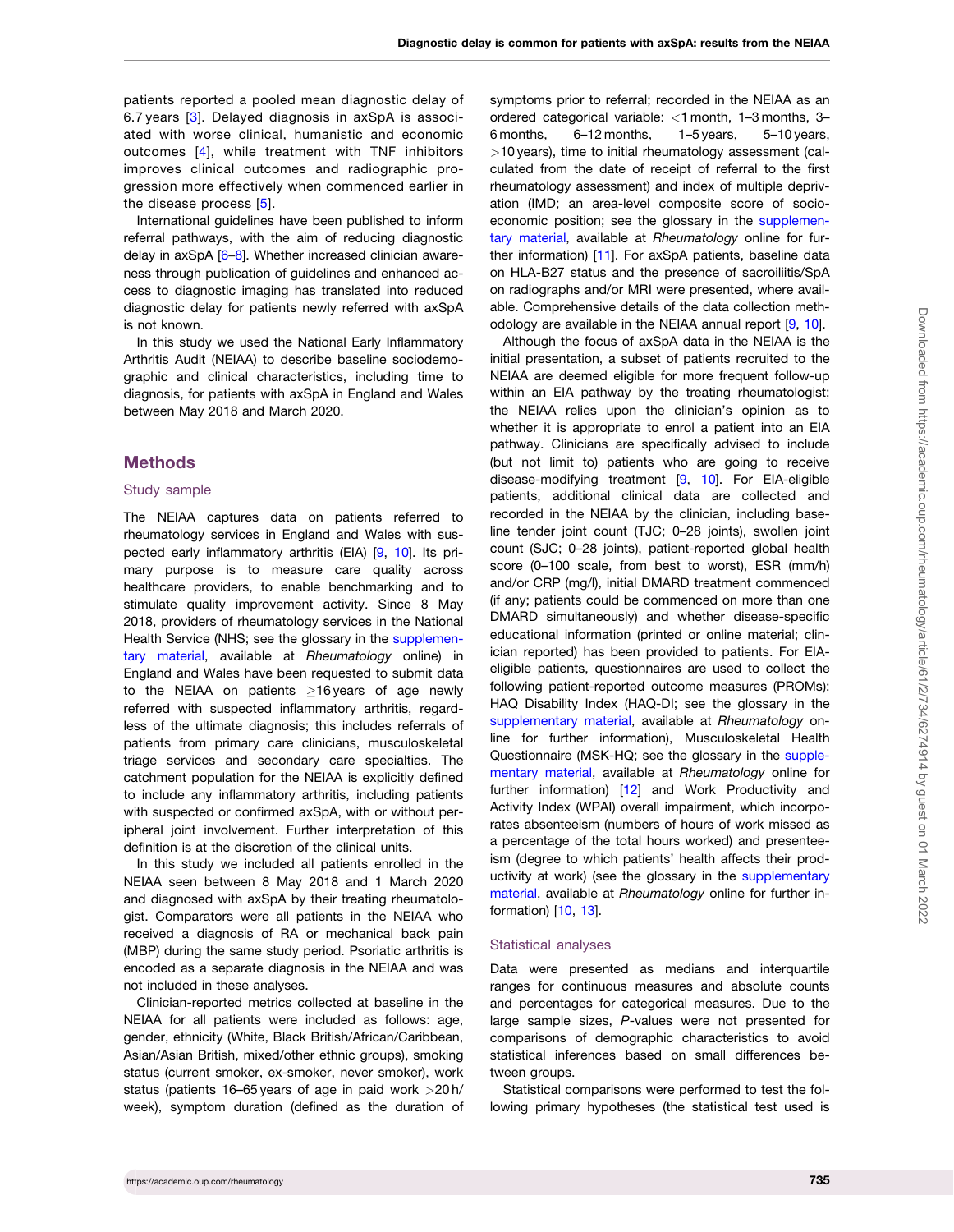shown in parentheses): symptom duration prior to referral would be longer for axSpA than RA patients (Pearson's chi-squared test), median time to assessment in a rheumatology clinic following referral would be longer for axSpA than RA patients (Kruskal–Wallis test) and the proportion of patients with axSpA or RA assessed within 3 weeks of referral would have improved since the launch of the NEIAA in 2018 (linear mixed model, with the assumption of a linear relationship). Differences were considered statistically significant for P-values <0.05.

Additional exploratory analyses were performed to describe the following: symptom duration for male vs female axSpA patients, assessed using logistic regression; median HAQ-DI, MSK-HQ and WPAI overall impairment in EIA-eligible axSpA and RA patients; provision of disease-specific education in EIA-eligible axSpA vs EIAeligible RA patients (mean difference and 95% CIs calculated using Student's t-test) and patients' understanding of their condition/treatment and confidence in managing their symptoms; DASs (median TJC, SJC, patient global assessment score, ESR and CRP) in EIAeligible axSpA and RA patients; and the relationship between TJC, SJC and whether DMARDs were commenced in EIA-eligible axSpA patients, assessed using logistic regression. Results were described in the text without P-values, recognizing the exploratory nature of these comparisons. Where logistic regression was used, results were presented as odds ratios (ORs) with 95% CIs.

Statistical analyses were performed using Stata version 16.1 (StataCorp, College Station, TX, USA).

Approval to conduct this research using the NEIAA dataset was obtained from the Healthcare Quality Improvement Partnership. No informed patient consent was required, as this dataset was created from routinely collected data during clinical practice. Data access requests can be made through the Healthcare Quality Improvement Partnership.

### **Results**

#### Baseline characteristics of patients with axSpA compared with RA and MBP

A total of 784 patients with axSpA, 9270 patients with RA and 370 patients with MBP had data available ([Table](#page-3-0) [1](#page-3-0)). The axSpA patients were younger (38 years) than the RA patients (61 years) and of similar age to the MBP patients (40 years). More axSpA patients were male (59.9%) than RA (36.6%) or MBP (40.8%) patients. Ethnicities were similar between cohorts, with White ethnicity being the most common (86.6% axSpA, 86.8% RA, 81.6% MBP). The axSpA patients were more likely to be current smokers (26.5%) than RA (21.8%) or MBP (21.7%) patients. A total of 19.4% of axSpA patients were within the most-deprived IMD quintile compared with 20.7% of RA and 21.6% of MBP patients. Baseline data on HLA-B27 status, radiographic status and MRI

status were available for 55.7%, 51.8% and 52.0% of axSpA patients, respectively. Of the axSpA patients with data available, 59.5% were HLA-B27 positive, 45.8% had radiographic sacroiliitis/SpA and 86.3% had sacroiliitis/SpA on MRI. Of the 752 axSpA patients between the ages of 16 and 65 years with data available on work participation, 586 (77.9%) were in paid work for >20 h/ week compared with 3666/5558 (66.0%) RA patients and 231/327 (70.6%) MBP patients.

#### Symptom duration and assessment times for patients with axSpA compared with RA and MBP

The duration of symptoms prior to referral was substantially longer for axSpA than RA patients  $(P < 0.001)$ , as shown in [Fig. 1A](#page-4-0) and [Table 1.](#page-3-0) There was a trend towards longer symptom duration in axSpA than MBP patients, although not statistically significant  $(P = 0.062)$ . Of the 779 axSpA patients with data available on symptom duration, 621 (79.7%) had symptom durations of  $>6$  months, compared with 3092/9185 (33.7%) RA patients and 263/346 (76.0%) MBP patients. A total of 32.6% of axSpA patients had experienced symptoms for >5 years compared with 3.5% of RA patients and 24.6% of MBP patients. In patients with axSpA, male gender associated with symptom durations of >6 months [OR 1.50 (95% CI 1.06, 2.10)]; for symptom durations of >5 years, differences between male and female axSpA patients were less apparent [OR 1.28 (95% CI 0.94, 1.74)].

The median time from referral to initial rheumatology assessment was longer for axSpA (36 days) than RA patients (24 days;  $P < 0.001$ ) and similar to MBP patients (39 days;  $P = 0.30$ ). The proportion of axSpA patients assessed in a rheumatology clinic within 3 weeks of referral increased from 26.7% in May 2018 to 34.7% in March 2020, while the proportion of RA patients assessed within 3 weeks of referral increased from 38.2% in May 2018 to 54.5% in March 2020 ([Fig. 1B](#page-4-0)). Most axSpA patients (72.4%) were referred by primary care clinicians, 14.1% were referred by musculoskeletal triage services, 1.9% by gastroenterology, 1.4% by ophthalmology, 0.4% by dermatology and 9.8% from other sources.

#### Comparison of EIA-eligible and EIA-ineligible axSpA patients

A subset of axSpA patients in the NEIAA were deemed eligible for more frequent follow-up in an EIA pathway by the treating rheumatologists. Of 762 axSpA patients with data available on EIA eligibility, 222 (29.1%) were eligible for EIA follow-up compared with 8780/9244 (95.0%) RA patients. Baseline characteristics were similar between EIA-eligible and EIA-ineligible axSpA patients [\(Supplementary Table S1](https://academic.oup.com/rheumatology/article-lookup/doi/10.1093/rheumatology/keab428#supplementary-data), available at Rheumatology online). For EIA-eligible axSpA (axSpA-EIA) and EIA-eligible RA (RA-EIA) patients, additional clinical data were collected in the NEIAA, including PROMs [\(Table 2\)](#page-5-0), DASs and DMARDs initiated [\(Table 3\)](#page-6-0).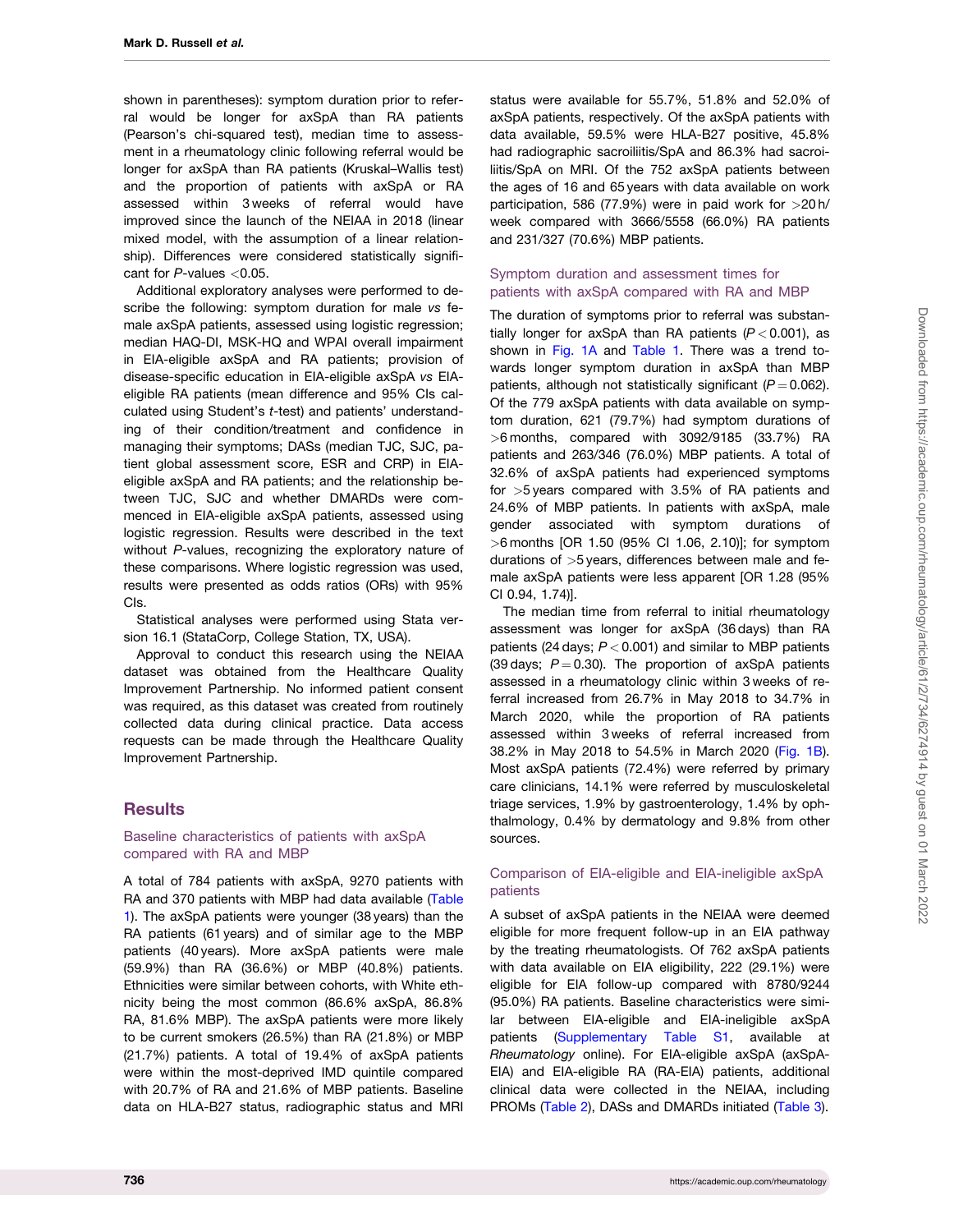#### <span id="page-3-0"></span>TABLE 1 Baseline characteristics of patients with axSpA, RA and MBP

| <b>Characteristics</b>                            | $axSpA (n = 784)$ | RA ( $n = 9270$ ) | MBP $(n = 370)$ |
|---------------------------------------------------|-------------------|-------------------|-----------------|
| Age, years, median (IQR)                          | 38 (30-49)        | 61 (49-71)        | 40 (30-49)      |
| Gender, n (%)                                     |                   |                   |                 |
| Female                                            | 314 (40)          | 5877 (63)         | 219 (59)        |
| Male                                              | 470 (60)          | 3393 (37)         | 151 (41)        |
| Ethnicity, $n$ (%)                                |                   |                   |                 |
| White                                             | 676 (87)          | 7971 (87)         | 297 (82)        |
| Black British/African/<br>Caribbean               | 11(1)             | 267(3)            | 11(3)           |
| Asian/Asian British                               | 54(7)             | 639 (7)           | 35(10)          |
| Mixed/Other Ethnic                                | 40(5)             | 306(3)            | 21(6)           |
| Groups                                            |                   |                   |                 |
| Not known                                         | 3                 | 87                | 6               |
| Smoking status, n (%)                             |                   |                   |                 |
| Current smoker                                    | 188 (27%)         | 1879 (22%)        | 68 (22%)        |
| Ex-smoker                                         | 152 (21%)         | 2772 (32%)        | 61 (20%)        |
| Never smoked                                      | 370 (52%)         | 3984 (46%)        | 184 (59%)       |
| Not known                                         | 74                | 635               | 57              |
| Within most-deprived IMD<br>quintile, n (%)       |                   |                   |                 |
| <b>No</b>                                         | 570 (81)          | 6808 (79)         | 250 (78)        |
| Yes                                               | 137 (19)          | 1781 (21)         | 69 (22)         |
| Not known                                         | 77                | 681               | 51              |
| Duration of symptoms, n<br>(%)                    |                   |                   |                 |
| $<$ 1 month                                       | 16(2)             | 767 (8)           | 10(3)           |
| 1-3 months                                        | 67(9)             | 3149 (34)         | 35(10)          |
| 3-6 months                                        | 75 (10)           | 2177 (24)         | 38(11)          |
| 6-12 months                                       | 114(15)           | 1640 (18)         | 68 (20)         |
| $1-5$ years                                       | 253 (33)          | 1135 (12)         | 110 (32)        |
| $5-10$ years                                      | 121 (16)          | 175(2)            | 47 (14)         |
| $>10$ years                                       | 133 (17)          | 142(2)            | 38(11)          |
| Not known                                         | 5                 | 85                | 24              |
| Time to initial assessment,<br>days, median (IQR) | 36 (20-64)        | 24 (14-44)        | $39(21 - 71)$   |
| Assessment within 3 weeks<br>of referral, $n$ (%) |                   |                   |                 |
| No                                                | 548 (70)          | 5053 (55)         | 267 (73)        |
| Yes                                               | 231 (30)          | 4128 (45)         | 101 (27)        |
| Not known                                         | 5                 | 8                 | $\overline{c}$  |

Missing data are shown but not are included within the percentages for each category. IQR: interquartile range.

#### PROMs at baseline in EIA-eligible axSpA and RA patients

The median HAQ-DI scores were lower at baseline in axSpA-EIA than RA-EIA patients (0.8 vs 1.1, respectively), whereas the median MSK-HQ scores were similar (25 vs 24, respectively). In both cohorts, the burden of disease was substantial across the 14 domains comprising MSK-HQ ([Supplementary Fig. S1,](https://academic.oup.com/rheumatology/article-lookup/doi/10.1093/rheumatology/keab428#supplementary-data) available at Rheumatology online). For patients 16–65 years of age, the median WPAI overall impairment was greater, albeit modestly, for axSpA-EIA than RA-EIA patients (32.2% vs 30.0%, respectively).

Fewer axSpA-EIA than RA-EIA patients had diseasespecific education provided within 1 month of diagnosis [77.5% vs 97.8%, respectively; mean difference 20.3% (95% CI 18.0, 22.5)]. The axSpA-EIA patients were less likely than RA-EIA patients to report having understood their condition and treatment very well or completely (23% vs 39%, respectively), while 24% of axSpA-EIA patients and 27% of RA-EIA patients felt very or extremely confident in managing their symptoms.

### DASs at baseline and DMARD use by 3 months in EIA-eligible axSpA and RA patients

RA-EIA patients had higher median TJCs (6 vs 0), SJCs (5 vs 0), patient global assessment scores (60 vs 50), CRP (12 vs 5 mg/l) and ESR (27 vs 8 mm/h) than axSpA-EIA patients. Data on the BASDAI score or Ankylosing Spondylitis Disease Activity Score (ASDAS) were not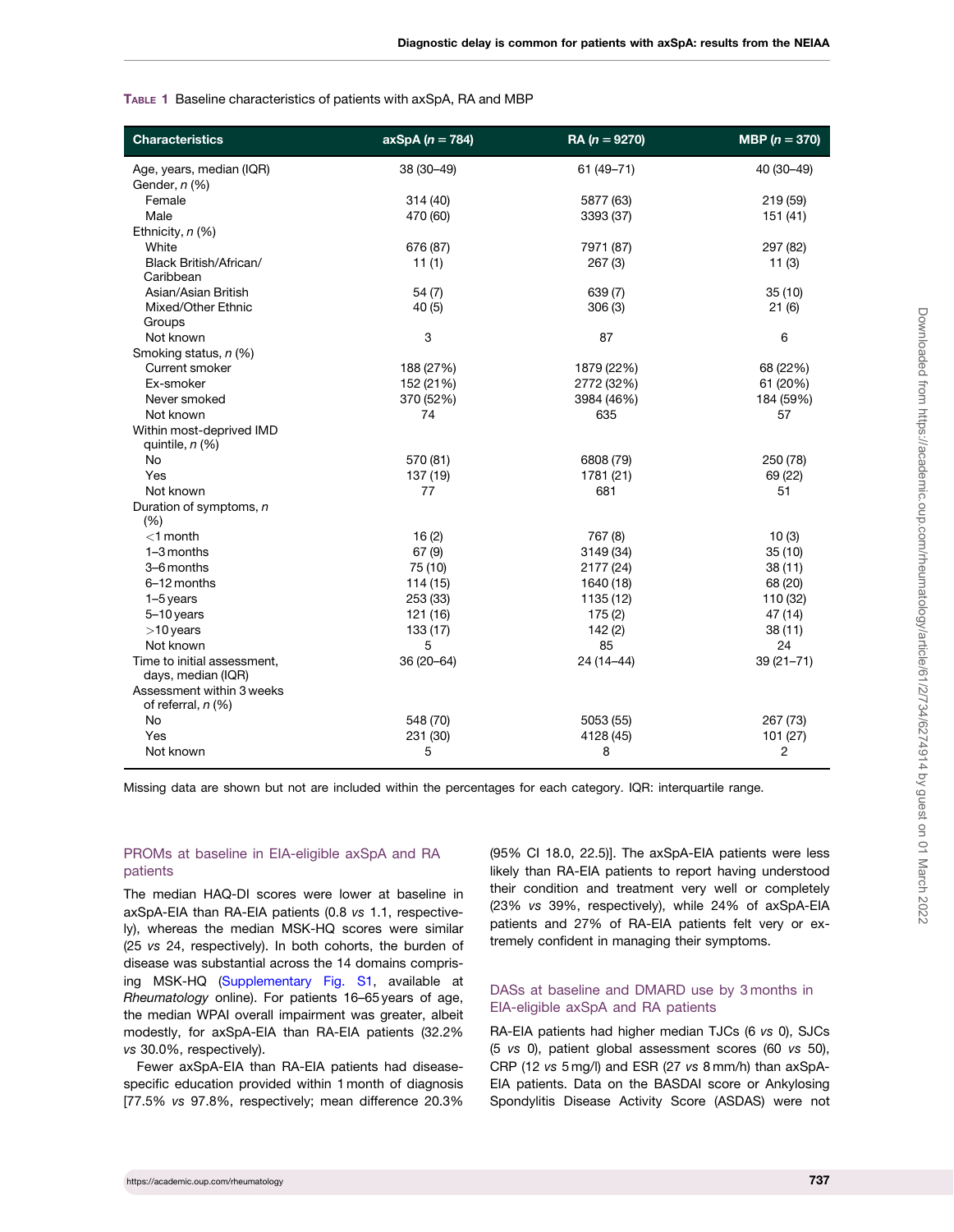

<span id="page-4-0"></span>Fig. 1 Diagnostic delay for axSpA and RA patients in the NEIAA

(A) Symptom duration prior to referral for initial rheumatology assessment for axSpA vs RA patients, separated by gender. (B) Change over time in the proportion of axSpA and RA patients assessed in a rheumatology clinic within 3 weeks of referral using a linear mixed model.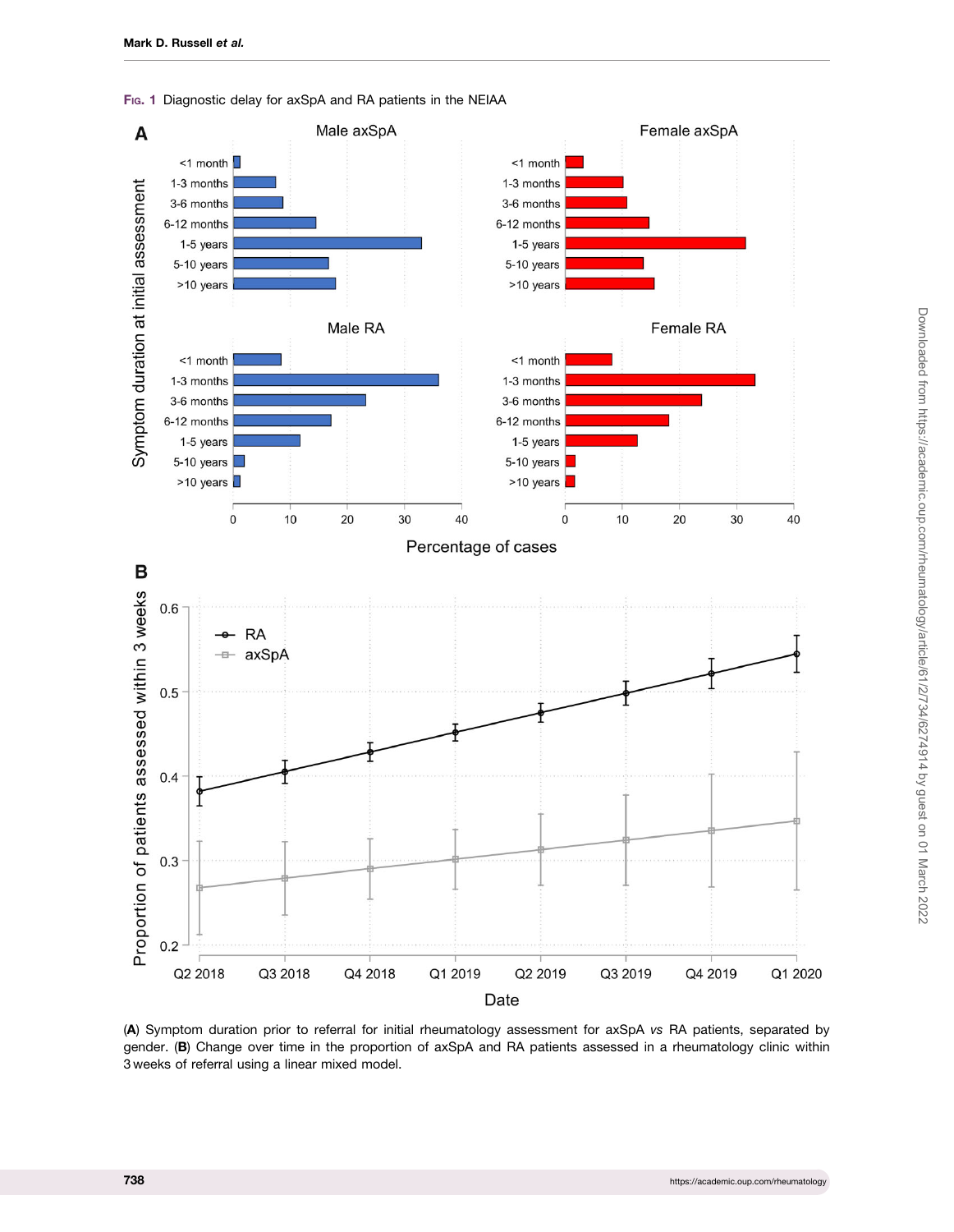<span id="page-5-0"></span>

|  | TABLE 2 PROMs at baseline for EIA-eligible patients with axSpA and RA |  |  |
|--|-----------------------------------------------------------------------|--|--|
|  |                                                                       |  |  |

| <b>PROMs</b>                                                 | EIA-eligible $axSpA(n = 222)$ | EIA-eligible RA ( $n = 8780$ ) |
|--------------------------------------------------------------|-------------------------------|--------------------------------|
| HAQ-DI, median (IQR)                                         | 0.8(0.5, 1.4)                 | 1.1(0.6, 1.7)                  |
| MSK-HQ, median (IQR)                                         | 25 (17,34)                    | 24 (16,33)                     |
| WPAI overall impairment, %, median<br>(IQR)                  | 32 (20,53)                    | 30(10,50)                      |
| Absenteeism, %, median (IQR)                                 | 0(0,0)                        | 0(0,25)                        |
| Presenteeism, %, median (IQR)                                | 40 (20,60)                    | 50 (20,70)                     |
| Patient education within a month of<br>diagnosis, $n$ $(\%)$ |                               |                                |
| No                                                           | 45 (22%)                      | 192 (2%)                       |
| Yes                                                          | 155 (78%)                     | 8,400 (98%)                    |
| Not known                                                    | 22                            | 188                            |
| Understanding of your condition/treat-<br>ment, $n$ (%)      |                               |                                |
| Not at all                                                   | 19 (18%)                      | 267 (8%)                       |
| Slightly                                                     | 31 (30%)                      | 645 (19%)                      |
| Moderately                                                   | 30 (29%)                      | 1193 (35%)                     |
| Very well                                                    | 18 (17%)                      | 1091 (32%)                     |
| Completely                                                   | 6(6%)                         | 225 (7%)                       |
| Not known                                                    | 118                           | 5359                           |
| Confidence in managing your symp-<br>toms, $n$ (%)           |                               |                                |
| Not at all                                                   | 12 (11%)                      | 402 (12%)                      |
| Slightly                                                     | 35 (33%)                      | 826 (24%)                      |
| Moderately                                                   | 33 (31%)                      | 1285 (38%)                     |
| Very                                                         | 18 (17%)                      | 746 (22%)                      |
| Extremely                                                    | 7(7%)                         | 156 (5%)                       |
| Not known                                                    | 117                           | 5365                           |

Missing data are shown but are not included within the percentages for each category. IQR: interquartile range.

available, as collection of these measures were not core aims of the NEIAA.

Of 7730 RA-EIA patients with data available, 7499 (97.0%) commenced a DMARD within 3 months of referral; 5343 commenced MTX, 900 commenced SSZ and 2493 commenced HCQ. Of 83 axSpA-EIA patients, 38 (45.8%) patients with data available commenced a DMARD by 3 months; 12 commenced MTX, 8 commenced SSZ, 5 commenced HCQ and 14 commenced other unspecified DMARDs for which further details were unavailable. The axSpA-EIA patients were more likely to commence DMARDs if they had higher TJCs [OR 1.53 (95% CI 1.17, 2.01)] or higher SJCs [OR 2.07 (95% CI 1.28–3.36)].

#### **Discussion**

In this study we described the characteristics of patients newly referred with axSpA in England and Wales between May 2018 and March 2020 using the NEIAA dataset. We showed that diagnostic delay remains a major challenge in axSpA, despite improved understanding of this disease and updated referral guidelines [\[6–8,](#page-8-0) [14](#page-8-0)]. Eighty percent of axSpA patients reported symptom durations of >6 months at initial assessment and onethird reported symptoms of  $>5$  years. The time to initial rheumatology assessment after referral was significantly longer for axSpA than RA patients. Assessment delays improved modestly over the period of observation; however, concerted effort will be required if the gap between RA and axSpA is to be narrowed further.

In RA, treatment delay by a matter of weeks is associated with erosive progression, reduced chance of remis-sion and worse HAQ-DI trajectories [[15](#page-8-0)]. There is a growing body of evidence that delayed axSpA diagnosis is associated with worse clinical, humanistic and economic outcomes [[4](#page-7-0)], while treatment with TNF inhibitors has been shown to improve clinical outcomes and radiographic progression more effectively when commenced earlier in the disease process [[5](#page-8-0)]. This has given rise to proposals for a 'treat-to-target' approach in axSpA, similar to that seen in RA and other chronic health conditions [[16](#page-8-0)].

A major contributory factor to diagnostic delay in axSpA is poor recognition of key clinical features by healthcare professionals in primary and secondary care [[17](#page-8-0)]. Multipartnership initiatives through the National Axial Spondyloarthritis Society (NASS) and British Society for Spondyloarthritis (BRITSpA), such as the Aspiring to Excellence programme [\[18\]](#page-8-0), have made diagnostic delay a key learning outcome in their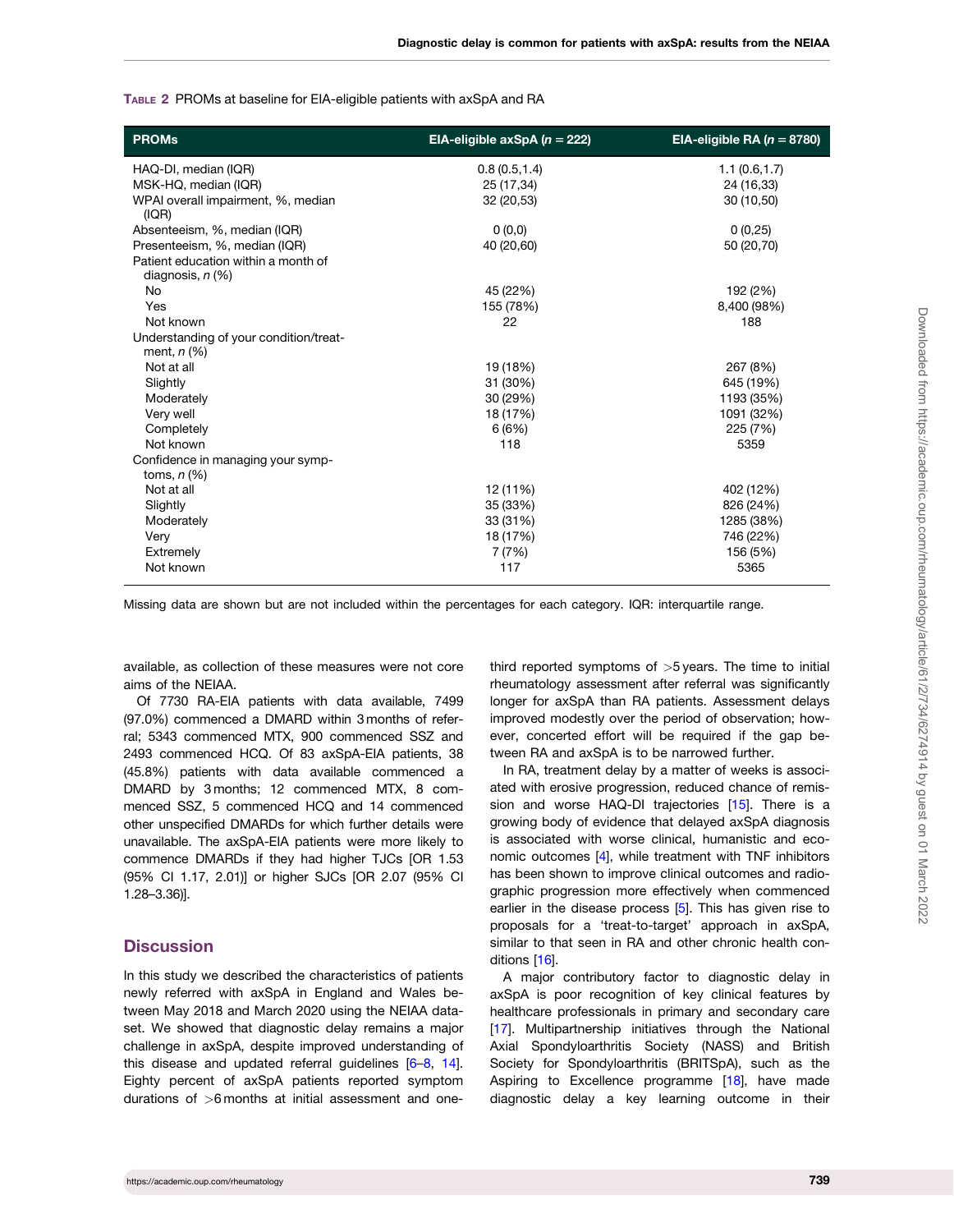<span id="page-6-0"></span>TABLE 3 Disease activity scores at baseline and DMARD use by 3 months for EIA-eligible patients with axSpA and RA

| <b>Characteristics</b>                              | EIA-eligible axSpA ( $n = 222$ ) | EIA-eligible RA ( $n = 8780$ ) |
|-----------------------------------------------------|----------------------------------|--------------------------------|
| Baseline TJC, median (IQR)                          | $0(0-2)$                         | $6(3-12)$                      |
| Baseline SJC, median (IQR)                          | $0(0-1)$                         | $5(2-9)$                       |
| Baseline patient global assessment,<br>median (IQR) | 50 (10-70)                       | 60 (40-80)                     |
| Baseline CRP, mg/l, median (IQR)                    | $5(2-17)$                        | 12 (4-30)                      |
| Baseline ESR, mm/h, median (IQR)                    | $8(2 - 26)$                      | $27(12 - 44)$                  |
| DMARD therapy commenced by<br>3 months, $n$ $(\%)$  |                                  |                                |
| <b>No</b>                                           | 45 (54)                          | 231(3)                         |
| Yes                                                 | 38 (46)                          | 7499 (97)                      |
| Not known                                           | 139                              | 1050                           |
| MTX commenced by 3 months, $n$ (%)                  |                                  |                                |
| No                                                  | 144 (92)                         | 2242 (30)                      |
| Yes                                                 | 12(8)                            | 5343 (70)                      |
| Not known                                           | 66                               | 1195                           |
| SSZ commenced by 3 months, n (%)                    |                                  |                                |
| No                                                  | 147 (95)                         | 5923 (87)                      |
| Yes                                                 | 8(5)                             | 900(13)                        |
| Not known                                           | 67                               | 1957                           |
| HCQ commenced by 3 months, $n$ (%)                  |                                  |                                |
| No                                                  | 149 (97)                         | 4623 (65)                      |
| Yes                                                 | 5(3)                             | 2493 (35)                      |
| Not known                                           | 68                               | 1664                           |
| Other DMARD commenced by<br>3 months, $n$ $(\%)$    |                                  |                                |
| No                                                  | 143 (91)                         | 6632 (100)                     |
| Yes                                                 | 14(9)                            | 25(0)                          |
| Not known                                           | 65                               | 2123                           |

Missing data are shown but are not included within the percentages for each category. IQR: interquartile range.

educational and service development activities. We note relatively few referrals from ophthalmology in the NEIAA dataset, mirroring the findings of previous axSpA surveys [[19](#page-8-0)]. Several studies have identified a significant burden of undiagnosed axSpA in acute anterior uveitis [[20,](#page-8-0) [21\]](#page-8-0); the one study estimated a minimum axSpA prevalence of 20.2% in a cohort of acute anterior uveitis patients, of whom one-quarter were previously undiagnosed [\[20\]](#page-8-0). Different screening tools have been proposed in this context: the Dublin Uveitis Evaluation Tool (DUET) recommends referral in patients who are HLA-B27 positive; SENTINEL goes one step further, recommending referral in patients <45 years of age with a history of chronic back pain, regardless of HLA-B27 status [[21,](#page-8-0) [22\]](#page-8-0).

Our finding that male gender associated with longer symptom durations than female gender in axSpA contrasts with what has been observed in other studies. Redeker et al. [\[2](#page-7-0)] demonstrated an association between female sex and longer diagnostic delay in axSpA, while a meta-analysis by Jovaní et al.  $[23]$  $[23]$  $[23]$  reported a mean diagnostic delay of 6.5 years for men and 8.8 years for women. It is possible that our finding is a chance observation or artefact due to selection effect. However, it may represent a true observation, arising from different clinical phenotypes between male and female axSpA

patients in this cohort of newly referred patients. In contrast to many previous studies, the NEIAA does not restrict enrolment to radiographic or non-radiographic axSpA. Just under half of axSpA patients in the NEIAA had radiographic changes present, compared with 86% with MRI changes of sacroiliitis or SpA. A high proportion of non-radiographic axSpA, improved access to MRI and increasing awareness of axSpA as a condition of both women and men may have shifted the balance in gender-related diagnostic delay in this contemporaneous cohort of patients.

Of patients deemed eligible for follow-up in an EIA pathway, disease-specific education was provided to fewer axSpA than RA patients and RA patients reported a better understanding of their condition. This likely reflects a relative lack of specialist clinics for SpA patients. In a survey of 83 rheumatology departments by Derakhshan et al. [\[19\]](#page-8-0), only 52% reported being able to offer additional dedicated patient education programmes for axSpA patients.

Interestingly, axSpA-EIA patients had better baseline HAQ-DI scores than RA patients but similar MSK-HQ scores. HAQ-DI is more upper limb–centric than MSK-HQ and, as such, may underrepresent disability and functional impairment in patients with predominantly axial symptoms. Our data on MSK-HQ scores show that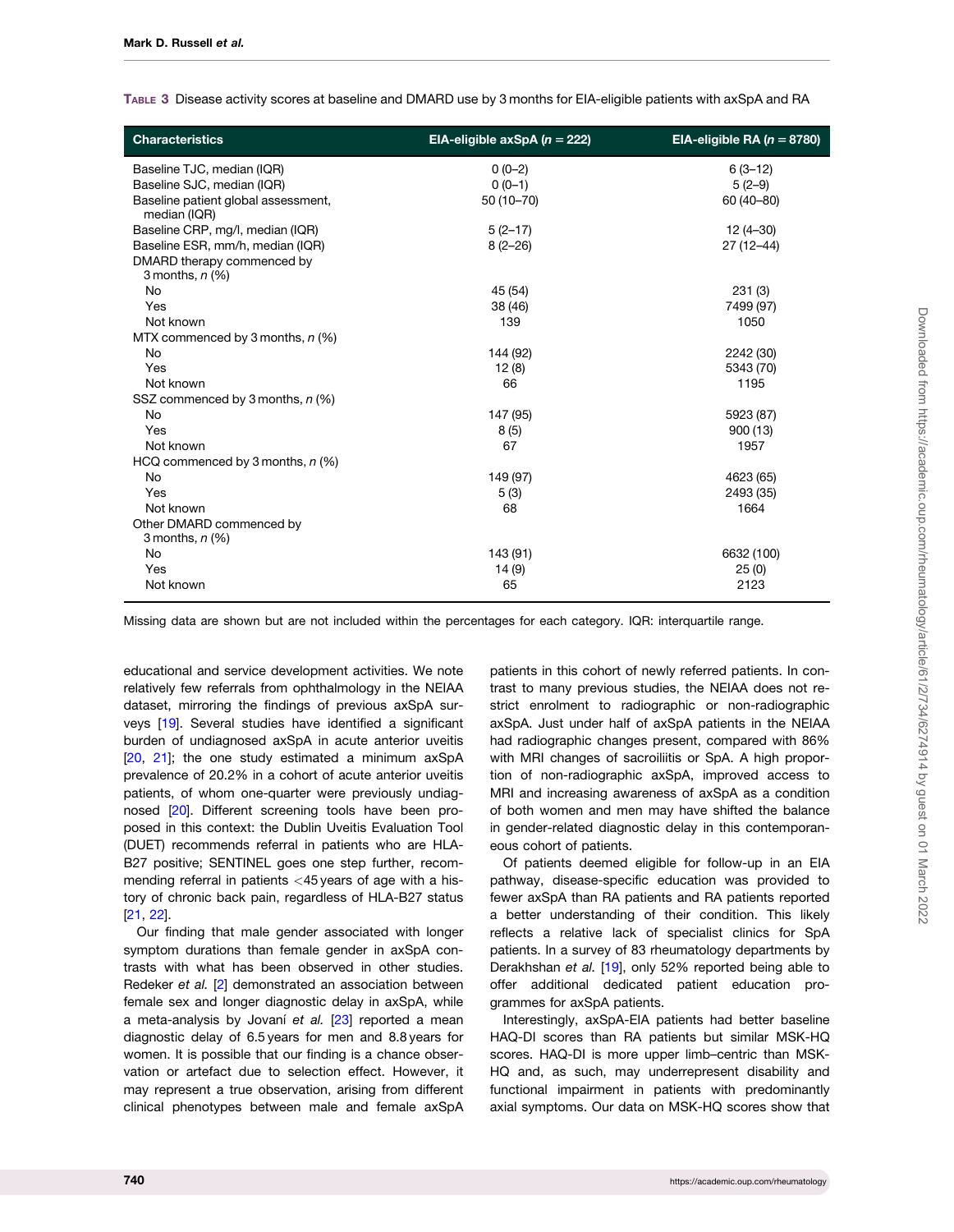<span id="page-7-0"></span>the functional impact of axSpA is no less than for RA. The longer an individual is work impaired, the lower the likelihood that they will regain full work productivity, whereas prompt control of disease activity associates with large improvements in work productivity in early axSpA [\[24\]](#page-8-0). In our analyses, axSpA patients were more likely to be in paid work than RA patients. In addition to age and gender differences between the cohorts, other contributory factors to observed differences in work participation may include the typically more aggressive onset of symptoms in RA than axSpA, with higher TJCs and SJCs impacting on work involving manual dexterity. The male predominance and younger age of axSpA patients relative to RA is also likely to have contributed to differences in other characteristics, including higher smoking rates [\[25,](#page-8-0) [26](#page-8-0)].

Of note, the number of axSpA patients in the NEIAA was less than would be expected for disease prevalence in the UK population. A minimum prevalence of 0.3% (95% CI 0.13, 0.48) has been estimated using Assessment of SpondyloArthritis international Society classification criteria [\[27\]](#page-8-0). The NEIAA was designed to capture the referral of patients with any new inflammatory arthritis, including axSpA. While some centres interpreted this to mean patients with rheumatoid-pattern disease, other centres used a broader interpretation, reflected in the relative lack of objectively tender or swollen joints at baseline in axSpA-EIA patients in this cohort. An important limitation of this analysis is that we must acknowledge incomplete data capture. It is possible that centres with more robust pathways for inflammatory spinal disease may have been able to contribute more data to the audit, which, if true, could have led to an underestimation of treatment delay. In general, the underrepresentation of axSpA in the NEIAA reflects a trend towards poorer focus and resource allocation for axSpA compared with RA. In 2018 it was reported that 58% of NHS Trusts had a designated SpA service [[19](#page-8-0)], whereas EIA clinics, which focus on RA and peripheral arthritis, are available in 77% of NHS Trusts [\[10\]](#page-8-0).

Our study has a number of limitations. A broad definition was used by the NEIAA to define eligibility for EIA followup, interpretation of which will have differed between clinicians and centres; these selection effects must be considered when drawing inferences between EIA cohorts in these analyses. Several variables had missing data. Unlike for RA, conventional axSpA disease activity measures (BASDAI, ASDAS) were not available, as collection of these measures was not a core aim of the NEIAA. Data on NSAID or biologic DMARD use were also lacking. Future iterations of the NEIAA could be extended to include these important aspects. Fewer axSpA patients were HLA-B27 positive than might be expected; this might raise concerns about the validity of the diagnosis in some cases, although HLA-B27 positivity is not necessary for a diagnosis if other clinical criteria are met.

As a community, we have learned about the benefits of prompt diagnosis and treatment from across the spectrum of autoimmune diseases. Findings from the

NEIAA highlight a subpopulation of patients with rheumatic disease on whom we need to focus more attention. We need to establish parity in relation to timely recognition, referral for assessment and patient education.

Funding: The National Early Inflammatory Arthritis Audit is commissioned by the Healthcare Quality Improvement Partnership, funded by NHS England and NHS Improvement and the Welsh government, and carried out by the British Society for Rheumatology, King's College London and Net Solving. M.D.R. receives funding from the National Institute for Health Research as a Doctoral Fellow.

Disclosure statement: J.B.G. has received honoraria from AbbVie, Celgene, Chugai, Gilead, Janssen, Eli Lilly, Pfizer, Roche and UCB. M.Y. has received honoraria from UCB and AbbVie. M.D.R. has received honoraria and educational grants from Pfizer and UCB. K.G. has received consulting/speaker fees, research or institutional support and educational grants from AbbVie, Biogen, Celgene, Celltrion, Janssen, Eli Lilly, Novartis, Pfizer, Roche and UCB. R.S. has received consulting/speaker fees, research or institutional support and educational grants from AbbVie, Biogen, Celgene, Eli Lilly, MSD, Novartis, Pfizer, Roche and UCB. The other authors declare no conflicts of interest.

## Data availability statement

Data are available upon reasonable request by any qualified researchers who engage in rigorous, independent scientific research, and will be provided following review and approval of a research proposal and Statistical Analysis Plan (SAP) and execution of a Data Sharing Agreement (DSA). All data relevant to the study are included in the article.

## Supplementary data

[Supplementary data](https://academic.oup.com/rheumatology/article-lookup/doi/10.1093/rheumatology/keab428#supplementary-data) are available at Rheumatology online.

#### References

- [1](#page-0-0) Sykes MP, Doll H, Sengupta R, Gaffney K. Delay to diagnosis in axial spondyloarthritis: are we improving in the UK? Rheumatology (Oxford) 2015;54:2283–4.
- [2](#page-0-0) Redeker I, Callhoff J, Hoffmann F et al. Determinants of diagnostic delay in axial spondyloarthritis: an analysis based on linked claims and patient-reported survey data. Rheumatology (Oxford) 2019;58:1634–8.
- [3](#page-1-0) Zhao SS, Pittam B, Harrison NL et al. Diagnostic delay in axial spondyloarthritis: a systematic review and metaanalysis. Rheumatology (Oxford) 2021;60:1620–8.
- [4](#page-1-0) Yi E, Ahuja A, Rajput T, George AT, Park Y. Clinical, economic, and humanistic burden associated with delayed diagnosis of axial spondyloarthritis: a systematic review. Rheumatol Ther 2020;7:65–87.